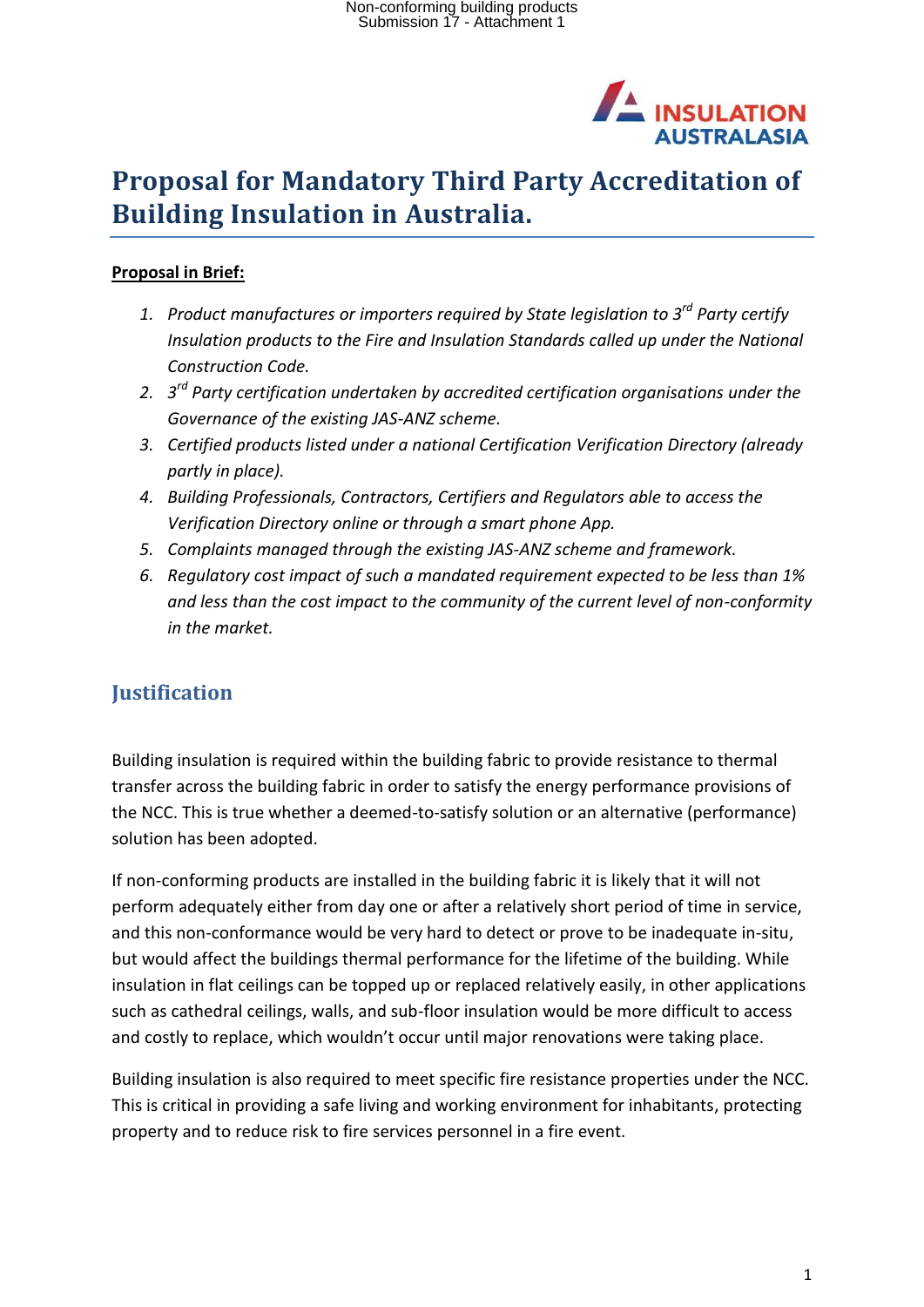Non-conforming building insulation may not conform to the fire requirements of the NCC and could therefore present a safety risk to life and the structure for the life of that building. Furthermore, when installed into wall, floor and ceiling cavities non-conforming insulation once ignited via electrical or accidental fault may rapidly combust and propagate without detection from within the occupied internal space reducing the time under which a safe exit can be executed.

For the above reasons, it is seen justified that building insulation should be subject to mandatory third party accreditation.

For the purpose of this submission third-party certification means that an independent organisation has reviewed the manufacturing process and testing of a product and has independently determined that the final product complies with specific standards for safety, quality or performance that the product is claiming.

## **Proposed Scheme**

All effective mandatory schemes globally have a component of accreditation process and market surveillance. These are administered by legislation, accreditation, verification and enforcement.

**Legislation**: The requirement for third party accreditation of listed building materials and products can exist within State Building Regulations administered by the relevant State Commission or Authority. Listed products and materials would be those that are required to ensure that the building will perform as required by the performance requirements of the NCC. This would mirror the requirements in Europe for CE Mark on critical building products, including insulation.

**Accreditation**: Accreditation can be provided by JAS-ANZ accredited certification bodies and Governed by JAS-ANZ, a system already in place and functional in Australia. There are currently four certification bodies accredited to issue 3<sup>rd</sup> Party certification to the NCC building product Standards and or NCC product compliance in the form of specific Australian Standards certification or Australian Building Codes CodeMark™.

**Verification**: Under the existing JAS-ANZ Scheme, a national register of current compliance certificates can be maintained by JAS-ANZ by way of an Online Verification Directory with proposals already in place to create such a directory application for smart phones.

Building professionals, contractors and Building certifiers can reference this Directory to check on the compliance of the insulation products offered and the insulation industry itself can to a large degree self-regulate on the foundation of such a requirement for 3rd Party Certification referencing such a *Verification Directory*.